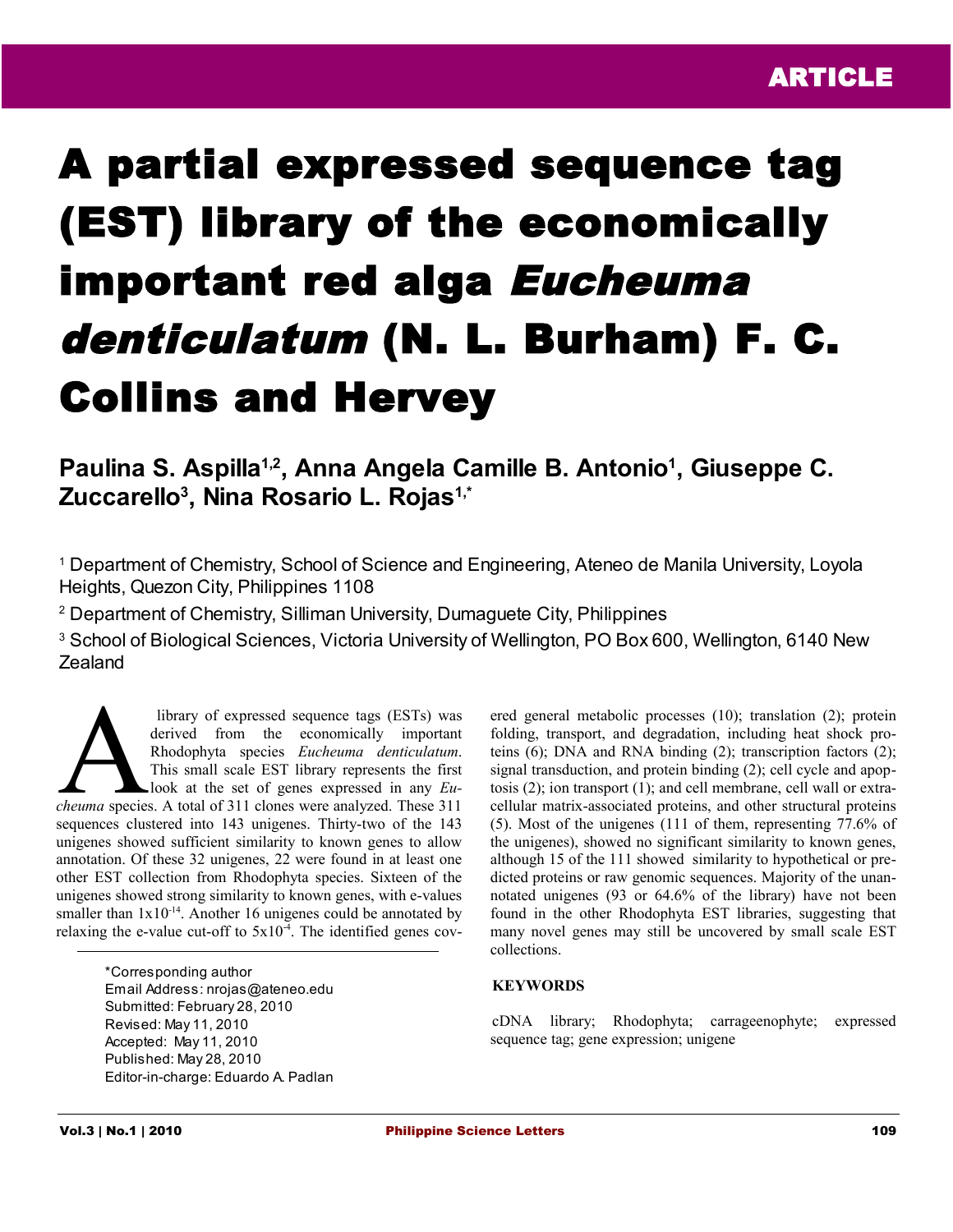### **INTRODUCTION**

The red alga *Eucheuma denticulatum* (N. L. Burham) F. C. Collins and Hervey (Gigartinales, Rhodophyta), which is a source of iota-carrageenan, is one of the most economically important aquatic plants in the world. The bulk (93%) of the total world demand for aquatic plants is supplied by aquaculture (FAO Fisheries and Aquaculture Department, 2008). While China is the world leader in aquatic plant production, supplying 10.9 billion tons in 2006, the Philippines was  $2<sup>nd</sup>$ , producing 1.5 million tons, followed by Indonesia (0.91 tons), South Korea (0.77 million tons) and Japan (0.49 million tons) (FAO Fisheries and Aquaculture Department, 2008). Exports of farmed seaweeds and other algae products contributed US\$ 72.3 million to the Philippine economy in 2005, with US\$ 43.3 million coming from carrageenan exports (DA-AMAS, 2005).

The polysaccharide content of *E. denticulatum* and its ecology and farming practices have been well studied (Doty, 1987). Its cell-wall biochemistry has also been well studied over the years (Kloareg & Quatrano, 1988) but few gene sequences are known of *E. denticulatum*. The only nucleotide entries that are publicly available are for regions commonly used for phylogenetic analysis: cytochrome oxidase genes (*cox*1 and *cox*2); ribulose-1,5-bisphosphate carboxylase/oxygenase genes (*rbc*L and *rbc*S); ribosomal RNA genes (23S, 18S); and several partial plastid genes and spacers (URP1, RuBisCo spacer) (Benson et al. 2008). Beyond studies of the evolutionary relationships of *E. denticulatum* (Lluisma and Ragan, 1995, Fredericq et al. 1999, Zuccarello et al. 2006), DNA data can help in our understanding of this alga, which may prove to be useful in aquaculture practices. Highly variable markers (microsatellites, single nucleotide polymorphisms or SNPs) may make artificial selection on improved cultivar characters more tractable. Identification of genes important in physiological process and biochemical outcomes may help our understanding of the process involved in the polysaccharide chemistry of *E. denticulatum* and other commercially important algal species.

In this study, we used the expressed sequence tag approach to exploring *E. denticulatum* genes. The genes of an organism can be probed directly at the genomic level or at the level of expression, through RNA or protein. Despite major advances in DNA sequencing technology, full genome sequencing is still not available for *Eucheuma* or its relatives. On the other end, direct protein sequencing, such as via mass spectrometric techniques, has gained much ground but still cannot compare with the high throughput of gene sequencing. A more accessible approach to exploring an organism's sequence space is using expressed sequence tags, or ESTs. These ESTs are short sequences derived from RNA molecules expressed in the tissues, and thus represent the working repertoire of genetic information (Boguski et al., 1993). Aside from accessing gene sequences, analysis of the mRNAs present in the organism provides a window into its physiology, by observing the set of genes transcribed and translated into protein.

The marine red alga *Gracilaria gracilis* (Stackhouse) Steentoft, Irvine & Farnham was the first alga to be studied using the EST approach (Lluisma and Ragan, 1997). The authors reported that out of 200 ESTs in their library, they identified genes for carbohydrate metabolism (7), amino acid metabolism (3), photosynthesis (5), nucleic acid synthesis, repair and processing (3), protein synthesis (14), protein degradation (6), cellular maintenance and stress response (3), and other identifiable protein-coding genes (13). A majority of their ESTs, 146 sequences, did not have significant matches in the sequence database at that time, suggesting the large number of novel genes that can be discovered through this approach. Since then, several thousand ESTs for red alga have been deposited in the dbEST database (www.ncbi.nlm.nih.gov/dbEST/) and described in the literature.

A summary of EST libraries from Rhodophyta species in the dbEST database as of June 2009 is shown in Table 1: the carrageenophyte *Chondrus crispus* Stackhouse (Collén et al., 2006); the agarophyte Gracilaria: *Gracilaria changii* (B.M. Xia  $&$  I. Abbott) I. Abbott, J. Zhang  $&$  B.M. Xia (Teo et al., 2007), *Gracilaria gracilis* (Lluisma and Ragan, 1997), *Gracilaria lemaneiformis* (Bory de Saint Vincente) Greville (Sun et al., 2002); *Griffithsia okiensis* Kajimura (Lee et al., 2007); *Porphyra haitanensis* T. J. Chang & B.F. Zheng Baofu (Fan et al., 2007), and *Porphyra yezoensis* Ueda (Nikaido et al., 2000). In addition to the ESTs described in the publications, additional sequences have been added to dbEST for these species, from the same research teams as well as from other laboratories.

These EST libraries represent different degrees of relation to *E. denticulatum* based on Algaebase (Guiry & Guiry, 2009), as noted in Table 1.Both *E. denticulatum* and *Chondrus crispus* are under order Gigartinales. Together with *Gracilaria* (order Gracilariales) and *Griffithsia* (order Ceremiales), these fall under Class Florideophyceae: Subclass Rhodymeniophycidae. *Porphyra* is the least related to *E. denticulatum*, belonging to Class Bangiophyceae.

In this study, we present the first analysis of an EST library from *E. denticulatum.* Despite the thousands of EST entries from Rhodophyta species in dbEST, we show that this small scale library can yield new information on genes expressed in red algae. Aside from annotating the sequences to glimpse which genes are actively expressed in the organism, we also compare our sample of expressed genes with the sequence space covered by the larger-scale red algal EST collections available to see if we could uncover additional novel algal genes.

### **MATERIALS AND METHODS**

To generate the library, *E. denticulatum (*green variety) was collected from a seaweed farm in Negros Oriental, Philippines. The thalli (5-cm pieces taken from the tips) were washed and frozen in liquid nitrogen.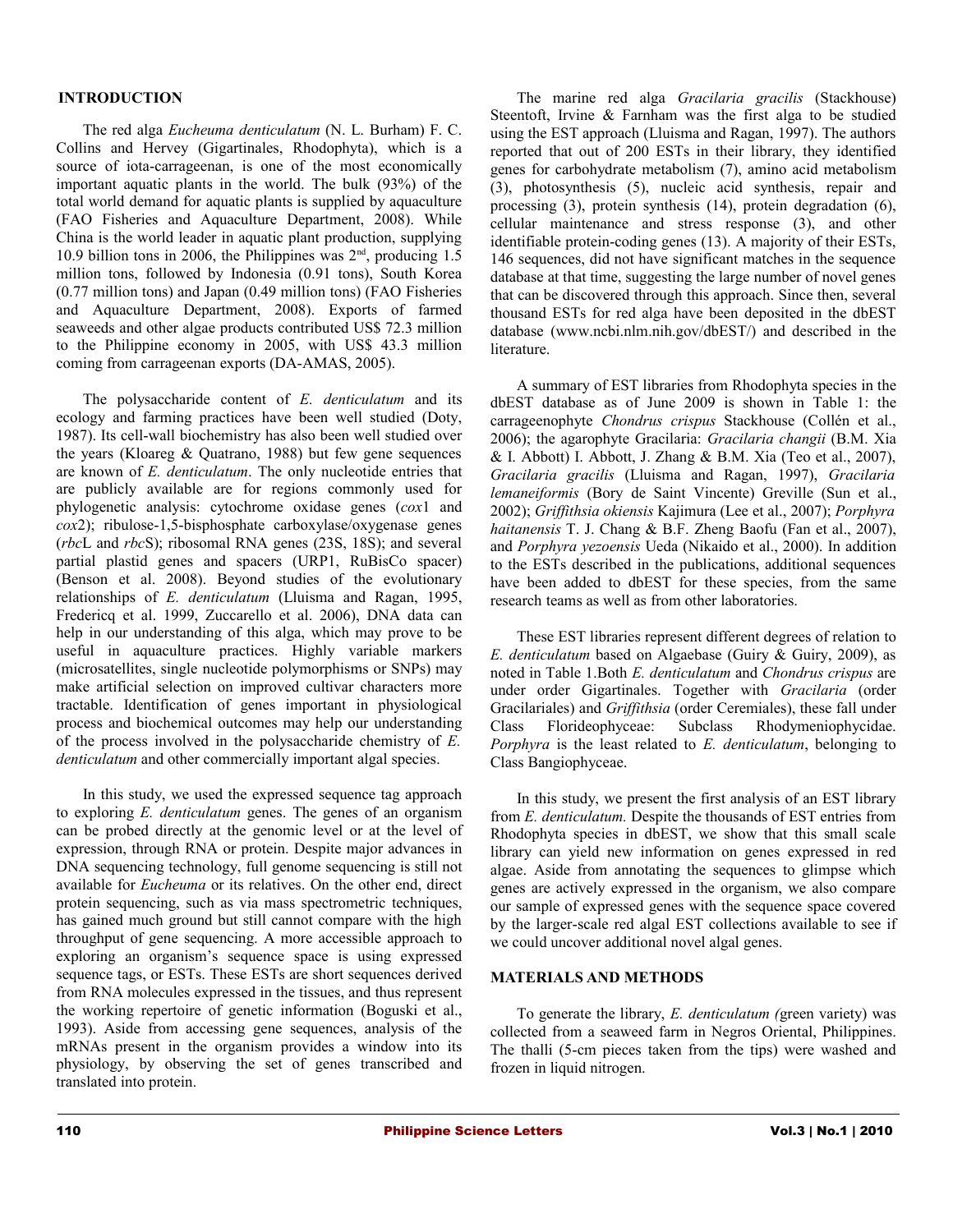|  | Table 1. Eucheuma denticulatum vs. other Rhodophyta species with sequence data stored at dbEST as of June 23, 2009        |  |  |  |  |  |  |  |  |
|--|---------------------------------------------------------------------------------------------------------------------------|--|--|--|--|--|--|--|--|
|  | (http://www.ncbi.nlm.nih.gov/dbEST/) (Boguski et al, 1993). Taxonomy from http://www.algaebase.org (Guiry & Guiry, 2009). |  |  |  |  |  |  |  |  |

| Class                        | Order         | Family                       | Species name             | Number of EST | Main reference          |
|------------------------------|---------------|------------------------------|--------------------------|---------------|-------------------------|
|                              |               |                              |                          | sequences     |                         |
| Florideophyceae Gigartinales |               | Areschougiaceae <sup>a</sup> | E. denticulatum          | $311^b$       | This work               |
|                              |               | Gigartinaceae                | Chondrus crispus         | 4.114         | Collén et al., 2006     |
|                              | Gracilariales | Gracilariaceae               | Gracilaria changii       | 8.147         | Teo et al., 2007        |
|                              |               |                              | Gracilaria gracilis      | 200           | Lluisma and Ragan, 1997 |
|                              |               |                              | Gracilaria lemaneiformis | 178           | Sun et al., 2002        |
|                              | Ceremiales    | Wrangeliaceae                | Griffithsia okiensis     | 1.274         | Lee et al., 2007        |
| Bangiophyceae                | Bangiales     | Bangiaceae                   | Porphyra haitanensis     | 6.035         | Fan et al., 2007        |
|                              |               |                              | Porphyra vezoensis       | 22.069        | Nikaido et al., 2000    |

<sup>a</sup> Solieriaceae in NCBI Taxonomy

<sup>b</sup>The sequences are stored in dbEST under ID numbers 69655260-69655569 and 69657818. The corresponding GenBank accession numbers are GW915368-GW915677 and GW917926. The sequence clearly identified as a segment of 18S rRNA is also deposited as HM235648 in GenBank.

The cDNA library construction was performed by American Gene C.T. LLC (Cranston, Rhode Island USA) as follows: total RNA was extracted and enriched for mRNA via polyA-tail selective binding; cDNA was synthesized via RT-PCR and then cloned into pDNR-LIB (Clontech Laboratories, Inc., Madison, WI, USA).

The cDNA collection that was obtained was transformed into DH10BT electrocompetent cells (Invitrogen, Carlsbad, California, USA) by electroporation in a 0.2 mm cuvette according to manufacturer's specifications (Life Technologies Cell Porator, Carlsbad, California, USA). A total of 400 clones were randomly picked from the transformed cells. Bacterial plasmid DNA was extracted by lysis with alkali according to the procedure of Sambrook and Russell (2006). Single-pass sequencing of the plasmids using M13 forward primers was performed by Macrogen DNA Sequencing Service (Seoul, Korea).

The sequences were assessed for quality. Ambiguous nucleotide readings, sequences with low complexity regions, and vector contamination were edited out. Short sequences (generally those with fewer than 200 bp, unless of good quality sequence readings) were also excluded. Sequences that passed quality control were compared to sequences available at NCBI and the UniProt databases on several levels (UniProt Consortium, 2009; Jain et al, 2009).

Comparison with the other Rhodophyta EST libraries was performed using BLASTn, for nucleotide-nucleotide matches, and tBLASTx, for more distant putative protein-putative protein matches (Altschul et al., 1997). To compare the possible translated proteins from the EST nucleotide sequences against known protein sequences, BLASTx was used against the UniProt databases and the RefSeq protein database of the NCBI, filtered to exclude putative or hypothetical sequences. More distant similarity with translations of other nucleotide sequences was assessed using tBLASTx against sequences in the NCBI's subset of GenBank+EMBL+DDBJ+PDB sequences, excluding ESTs, short genomic landmark sequences or sequence tagged sites (STS), genome survey sequences (GSS), environmental samples, or phase 0, 1 or 2 high throughput genome sequencing (HTGS) output.

For the similarity searches described above, a match was considered good if the e-value was less than  $1x10^{-14}$ , and considered weak if the e-value was greater than  $1x10^{-14}$  but less than  $5x10<sup>-4</sup>$ . In this paper, the term similar, unless specified, is used for both good and weak matches. Matches with e-values greater than  $5x10^{-4}$  were considered too distant to be useful.

Since a single gene may be expressed as several copies of RNA sequences and cDNA synthesis generally captures only fragments of sequences, the ESTs were sorted and assembled into so-called unigenes, which represent single genes. This was performed with the help of Contig Express of the Vector NTI suite using default parameters (Invitrogen, Carlsbad, California, USA) and visually verified using ClustalX (Larkin et al, 2007). ESTs that clustered into unigenes were essentially identical sequences in the regions where they overlapped, although occasional single nucleotide differences were allowed in order to account for limitations in fidelity of the PCR amplification process and the sequencing process. Overall, about 90% identity, and often over 95% identity, was observed in the aligned regions.

Gene ontology (GO) terms for members of the EST library were inferred from GO annotations of UniProt entries with highest sequence similarity (Camon et al., 2004; Gene Ontology Consortium, 2004). Hypothetical or predicted proteins were excluded as noted above. These GO annotations were compared with automated GO annotation by ESTPiper, which included hypothetical and predicted proteins (Tang et al., 2009).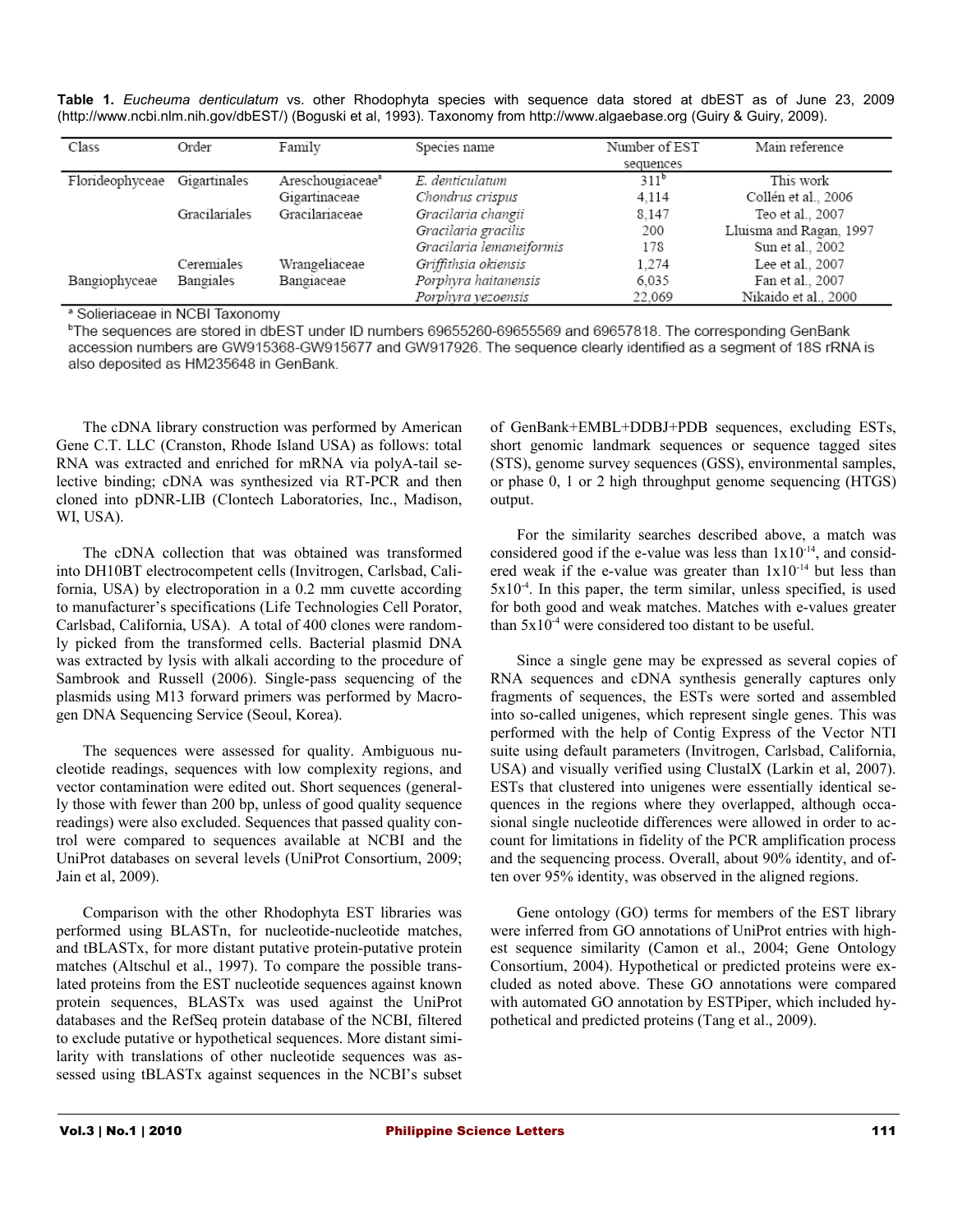**Table 2.** Summary of *Eucheuma denticulatum* EST analysis results.

| Description                                                    | Number | Percentage |
|----------------------------------------------------------------|--------|------------|
| Cluster summary                                                |        |            |
| Total unigenes                                                 | 143    | 100%       |
| Contigs                                                        | 72.    | 50.3%      |
| Singletons                                                     | 71     | 49.7%      |
| Overlap with other Rhodophyta ESTs                             |        |            |
| Unigenes with matches within Rhodophyta ESTs                   | 40     | 28.0%      |
| Nucleotide matches (BLASTn)                                    | 19     | 13.3%      |
| Translated protein-translated protein (tBLASTx)                | 40     | 28.0%      |
| Annotated genes with similarity to other Rhodophyta ESTs       | 22.    | 15.4%      |
| Unannotated genes with similarity to other Rhodophyta ESTs     | 18     | 12.6%      |
| Annotation of unigenes                                         |        |            |
| Unigenes with annotation                                       | 32     | 22.4%      |
| High probability annotation (e-value $\leq 1 \times 10^{14}$ ) | 16     | 11.2%      |
| Loose annotation $(1x10^{-14} \leq e$ -value $\leq 5x10^{-4})$ | 16     | 11.2%      |
| Unigenes with no annotation or with hits to only hypothetical  | 111    | 77.6%      |

proteins or genomic sequences

### **RESULTS**

Starting with sequences from 400 random clones (designated C001 to C400), those with ambiguous nucleotide readings, sequences with low complexity regions, and vector contamination were edited out. Studies indicate that overall sequence quality tends to be high at the middle of a sequence and of lower quality at approximately 50-100 nucleotides at the beginning and end, so short sequences below 200 were also excluded from the final collection despite their possible information content (Nagaraj et al., 2006). However, two clones that showed unambiguous sequence traces were included in the analysis (C161 and C162). The final cDNA library contains a total of 311 sequences which were further analyzed for annotation and for similarity to other Rhodophyta EST libraries.

For the 311 sequences in the collection, the average length was 544 bp, with a median of 610 bp. The longest sequence was 704 bp (C032). The shortest sequences (C161 and C162) were 169 bp, as noted previously. All the rest were longer than 213 bp. A large fraction of the sequences ended with runs of adenylates, with 118 clones ending with 20 or more A's.

Since ESTs represent mRNA in the organism, multiple transcripts of a single gene may occur. This redundancy was resolved by assembling the 311 sequences into unique clusters or unigenes. The EST collection was coded as follows: single clone unigenes were designated C followed by the clone number, e.g., C186. Unigenes spanning two or more clones were designated U followed by the lowest-numbered clone in the cluster, e.g. U223 is the unigene derived from C223, C357, and C365 in the collection.

Table 2 summarizes the statistics for the unigene clusters. Out of the 311 sequences, 71 or about 23% of them are single, unique sequences, while the rest fall into 72 unique clusters for a total of 143 unigenes. One unigene (U005) was represented 47 times in the EST library. This highly expressed unigene has neither nucleotide nor translated polypeptide sequence matches with the Rhodophyta EST database. This unigene also showed no translated peptide matches with the full non-redundant protein database, suggesting that it is a novel gene. U005 is worth investigating further for taxon-specific information. The rest of the unigenes are comprised of seven or fewer individual EST sequences, with a median of two sequences per unigene.

The pie chart in Figure 1 gives an overview of the 143 unigenes. Majority (93 or 65%) of the unigenes could not be matched with known genes or with existing Rhodophyta EST libraries, suggesting they are novel. Another 18 (13%) could not be annotated by similarity with known genes but could be matched with ESTs from other Rhodophyta species. This brings a total of 78% of genes that could not be annotated. Among the 32 genes (22%) annotated by comparison with known genes, 22 (15%) had corresponding entries in other Rhodophyta species while 10 (7%) did not.

Looking closer at the similarities to other Rhodophyta genes, only 19 unigenes show similarity at the nucleotide level with the Rhodophyta ESTs (Table 2). Expanding the similarity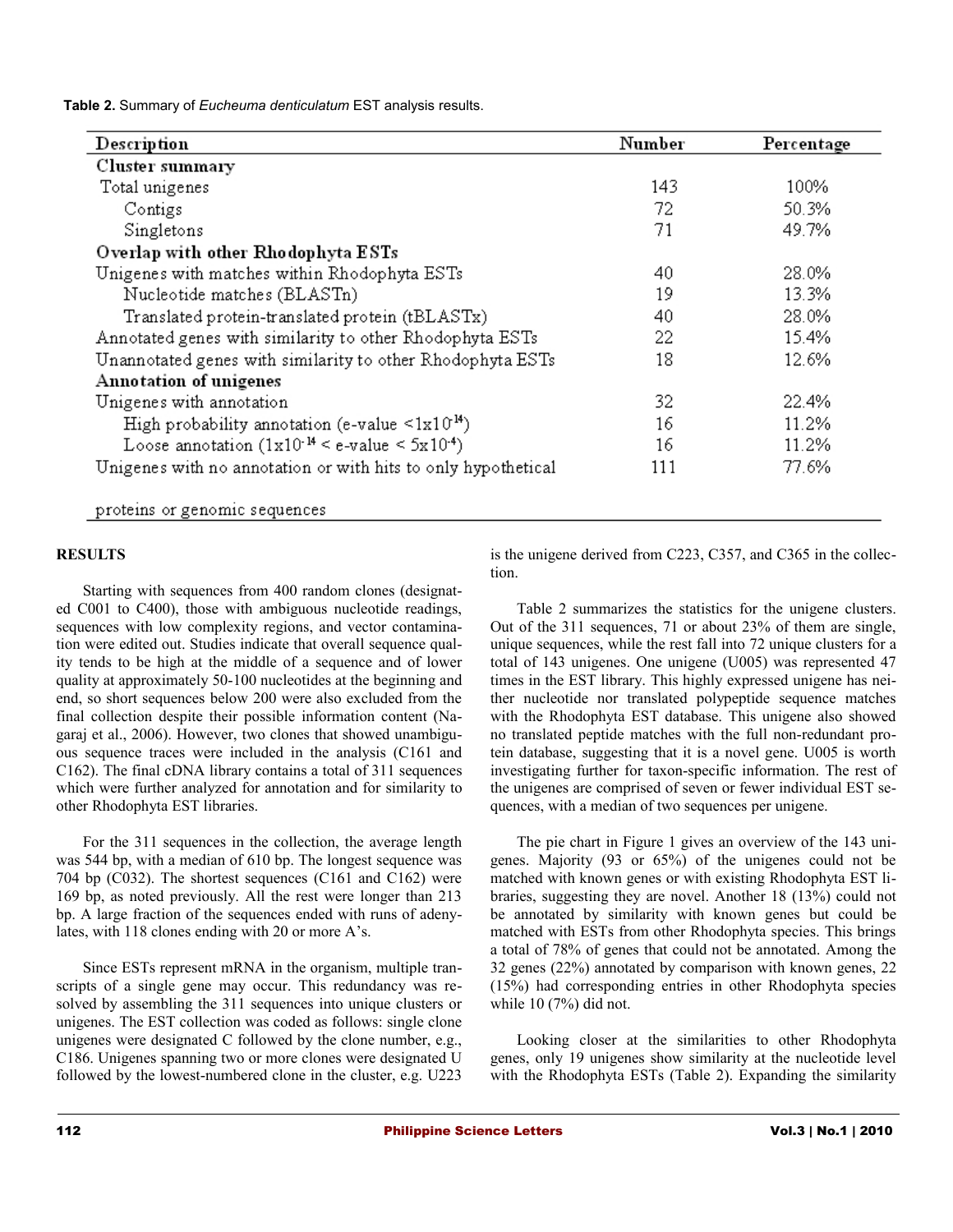

**Figure 1**. Annotation breakdown of the EST library of 143 unigenes.

search to putative translations into protein using tBLASTx produced 40 hypothetical matches at the protein sequence level (Table 2). Among the unigenes that showed similarity to Rhodophyta ESTs, three (C037, U024, and U108) had matches to only *Chondrus crispus* ESTs, suggesting that these unigenes may be specific to the carrageenophytes. None of the three could be annotated by similarity to other known proteins.

Annotation by similarity searching was done on two levels. Of the 143 unigenes, only 16 had high probability matches with known proteins (excluding putative or hypothetical proteins), with e-values smaller than  $10^{-14}$ . Relaxing the match to include those with matches with e-values larger than  $10^{-14}$  but smaller than  $5 \times 10^{-4}$  yielded an additional 16 matches, for a total of 32 unigenes with some functional annotation by similarity with known proteins. As the e-value increases, the reliability of the annotation generally decreases. However, given the relative paucity of known genes from related organisms, use of weak similarities may be necessary to uncover homologous genes from more distantly-related organisms. Table 3 lists these annotated unigenes sorted into functional categories. Those with corresponding matches in the other Rhodophyta EST libraries are noted as well.

 The results indicate that only 22.4% of our small-scale EST library could be annotated by similarity to known proteins. Of the 32 annotated genes, 22 are similar to sequences already in

the EST databases of other Rhodophyta species. A single clone in our collection, C186, is the 18S rRNA gene of *E. denticulatum*. It matches with positions 1086-1774 of the 1777 nucleotides of GenBank entry U25439 from *E. denticulatum* with identity of 685/689 nucleotides (99.4%). It is also highly similar to the homolog from *Eucheuma isiforme* (GenBank U25438), as well as to other 18S rRNA sequences from other red algal species. This 18S rRNA sequence was the only match in our collection with known *Eucheuma* genes.

Translation and general metabolic processes are well-represented in the unigene collection. Besides the 18S rRNA, the 60S ribosomal protein (e-value=4x10-21) and an asparaginyl-tRNA synthetase (e-value= $4x10^{-53}$ ) were also identified as genes expressed in relation to translation. Metabolic proteins such as glyceraldehyde 3-phosphate dehydrogenase (e-value= $1x10^{-37}$ ) and pyrophosphate-dependent phosphofructokinase (evalue= $2x10^{-10}$ ), ATP-citrate lyase (e-value= $4x10^{-10}$ ), cysteine desulfurase (e-value= $9x10^{-28}$ ), adenylate kinase (evalue=6x10<sup>-14</sup>), aldo/keto reductase (e-value=3x10<sup>-13</sup>) and peptide-methionine sulfoxide reductase (e-value= $2 \times 10^{-67}$ ) were also represented in the collection.

Some genes with possible regulatory roles were also found in the collection. These include DNA and RNA binding proteins, such as zinc finger protein (e-value= $3x10^{-18}$ ) and a reverse-transcriptase-like protein fragment (e-value= $3x10^{-18}$ ). Other possible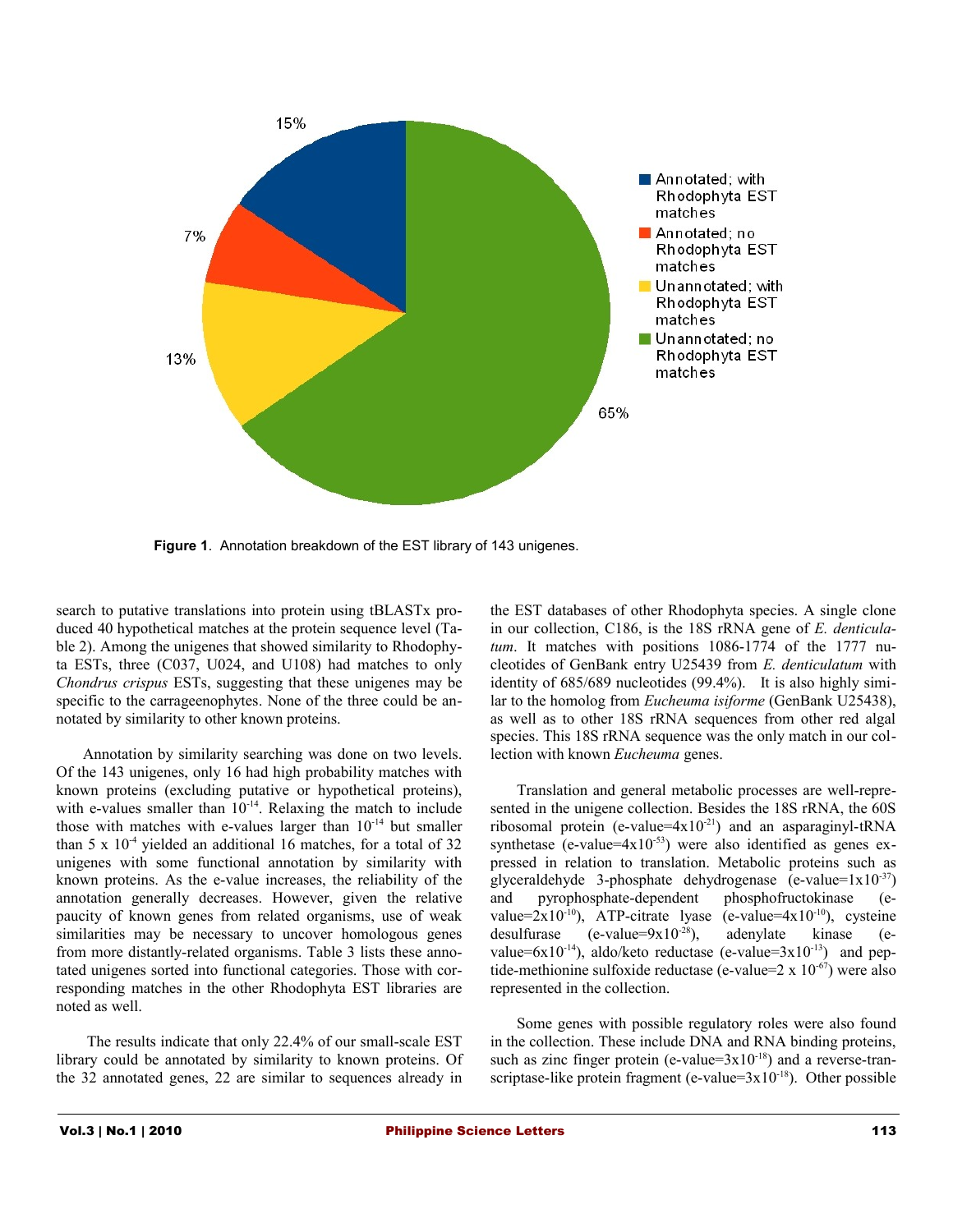| Рограута<br>EST                                      |                             | ↣                                                                                                   |                                                                                         |                                                                                      | Σ                                                                    |                                                                                  |                                                                                      |                                                                               |                                                                                                        |                                                                            |
|------------------------------------------------------|-----------------------------|-----------------------------------------------------------------------------------------------------|-----------------------------------------------------------------------------------------|--------------------------------------------------------------------------------------|----------------------------------------------------------------------|----------------------------------------------------------------------------------|--------------------------------------------------------------------------------------|-------------------------------------------------------------------------------|--------------------------------------------------------------------------------------------------------|----------------------------------------------------------------------------|
| <b>Criffithsia</b><br>EST                            |                             | ¥                                                                                                   |                                                                                         |                                                                                      |                                                                      |                                                                                  |                                                                                      | Σ                                                                             |                                                                                                        |                                                                            |
| Gracilaria<br>EST                                    |                             | ↣                                                                                                   | Σ                                                                                       | Y                                                                                    |                                                                      |                                                                                  |                                                                                      | Σ                                                                             |                                                                                                        | Σ                                                                          |
| Chondrus<br>EST                                      |                             | ↣                                                                                                   |                                                                                         |                                                                                      |                                                                      |                                                                                  |                                                                                      | ↣                                                                             |                                                                                                        | ↣                                                                          |
| CO term                                              |                             | Glycolysis                                                                                          | Glycolysis                                                                              | Oxidation-<br>reducation                                                             | Amino acid<br>metabolism                                             | molybdopterin<br>biosynthetic<br>cofactor<br>proce<br>M.                         | Calcium ion<br>binding                                                               | homestasis;<br>Cell redox<br>metabolic<br>process<br>protein                  | endopeptidase<br>Serine-type<br>inhibitor<br>activity                                                  | mucleotide, and<br>mucleic acid<br>Nucleobase,<br>nucleoside,<br>metabolic |
| E-value                                              |                             | $1\times10^{-37}$<br>Good:                                                                          | $2 \mathrm{x} 10^{\text{-}10}$<br>Weak:                                                 | $3\times10^{-13}$<br>Weak:                                                           | $4 \mathrm{x} 10^{-33}$<br>Good:                                     | $9 \times 10^{-28}$<br>Good:                                                     | $2 \mathrm{x} 10^{-26}$<br>Good:                                                     | $2 \mathrm{x} 10^{-67}$<br>Good:                                              | $3\times10^{-18}$<br>Good:                                                                             | $6x10^{-14}$<br>Weak:                                                      |
| entry <b>ID</b> of best match<br>Gene, organism, and | General metabolic processes | (Chondrus crispus,<br>Glyceraldehyde-3<br>phosphorylating<br>dehydrogenase,<br>phosphate<br>P34920) | Aledicago truncatula,<br>phosphofructo-kinase<br>Pyrophosphate-<br>dependent<br>Q2HTG9) | (Frankia sp. Strain)<br>EANI pec, ASKXW6)<br>Asparaginyl-tRNA<br>Aldo/keto reductase | synthetase, cytoplasmic<br>(Atlantic salmon,<br>Salmo salar, B5X340) | Ajellomyces capsulata<br>(strain ATCC 26029),<br>Cysteine desulfurase<br>CONZZ7) | calcium-binding region<br>protein (Lyngbya sp.<br>PCC 8106, A0YRU7)<br>Hemolysm-type | verneosas, Q9XHG1)<br>sulfoxide reductase<br>Peptide methionine<br>Gracilaria | inhibitor (Clostridium<br>ATCC 27405 / DSM<br>1237, A3DBV3)<br>thermocellum strain<br>Serpin peptidase | (chloroplast) (Zea $mag$ r, P43188)<br>Adenylate kinase                    |
| GenBank Accn<br>ź.                                   |                             | GW915633,<br>GW915639                                                                               | GW915479,<br>GW915480,<br>GW915510,<br>GW915474<br>GW915511                             | GW915402                                                                             | GW915523                                                             | GW915406,<br>GW915420                                                            | GW915475,<br>GW915476                                                                | GW915669                                                                      | GW915427,<br>GW915470,<br>GW915471,<br>GW915550,<br>GW915626<br>GW915542                               | GW915606                                                                   |
| 40-EST                                               |                             | 69655525,<br>69655531                                                                               | 69655366<br>6965371,<br>69655372,<br>69655402<br>69655403                               | 69655294                                                                             | 69655415                                                             | 69655298<br>69655312                                                             | 6965367,<br>69655368                                                                 | 69655561                                                                      | 69655363<br>69655319,<br>69655362,<br>69655434<br>69655442,<br>69655518                                | 69655498                                                                   |
| No. of<br>clones                                     |                             | $\sim$                                                                                              | 'n                                                                                      | $\overline{\phantom{a}}$                                                             | $\sim$                                                               | $\mathbf{c}$                                                                     | $\sim$                                                                               | $\overline{\phantom{0}}$                                                      | 6                                                                                                      | I                                                                          |
| Length $(bp)$                                        |                             | 592                                                                                                 | 472                                                                                     | 565                                                                                  | 524                                                                  | 774                                                                              | 101                                                                                  | 613                                                                           | 854                                                                                                    | 673                                                                        |
| Unigene $\Box$                                       |                             | U345                                                                                                | U146                                                                                    | C051                                                                                 | U204                                                                 | U056                                                                             | U147                                                                                 | C393                                                                          | U086                                                                                                   | $\overline{a}$                                                             |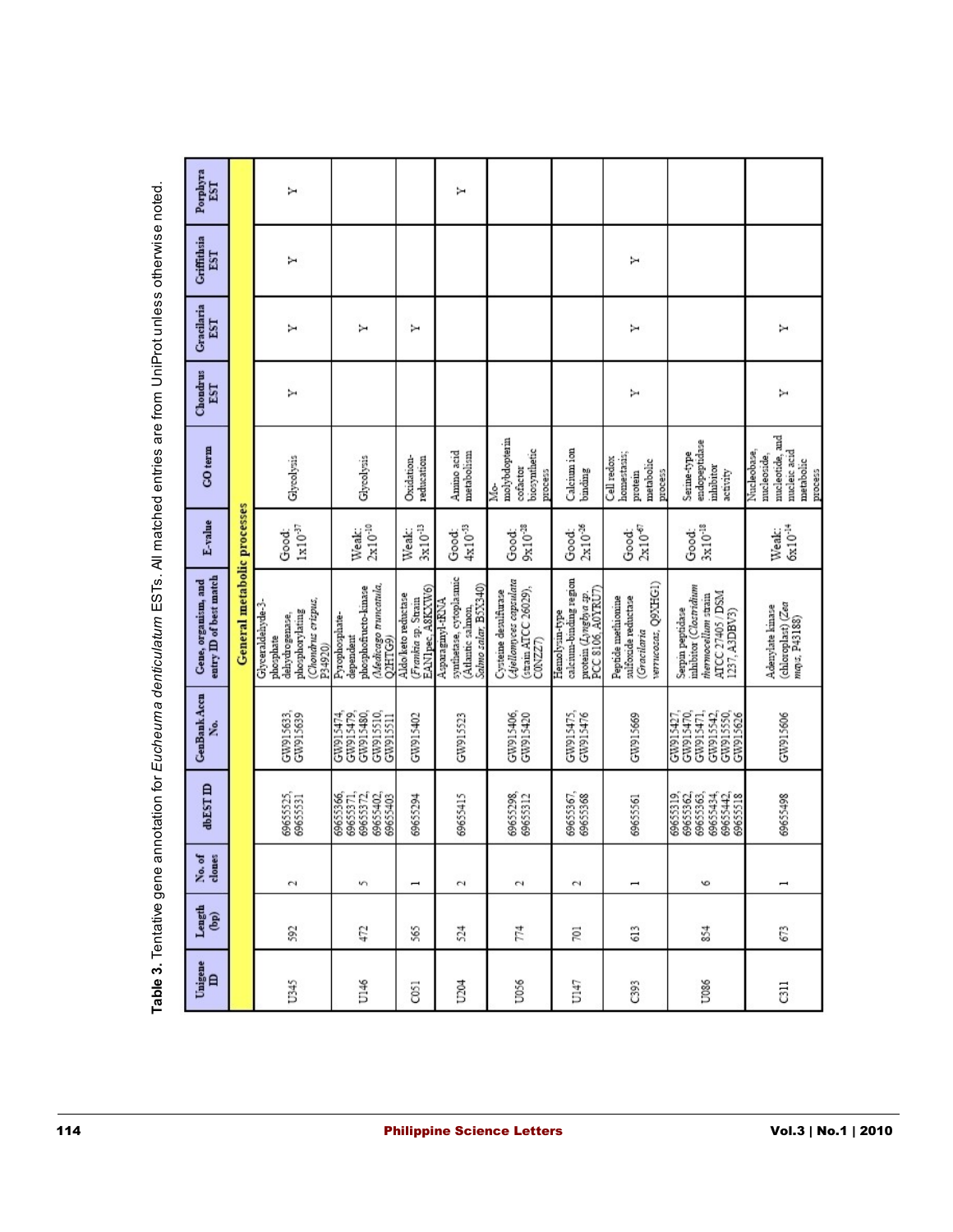| Porphyra<br>EST                                              |                                                          |             | Υ                                                              | Υ                                                                      |                                             | Υ                                                   |                                                                     |                                                         | Σ                                                                                                      |
|--------------------------------------------------------------|----------------------------------------------------------|-------------|----------------------------------------------------------------|------------------------------------------------------------------------|---------------------------------------------|-----------------------------------------------------|---------------------------------------------------------------------|---------------------------------------------------------|--------------------------------------------------------------------------------------------------------|
| Criffithsia<br>EST                                           | Σ                                                        |             |                                                                | Υ                                                                      |                                             |                                                     | Υ                                                                   | Σ                                                       |                                                                                                        |
| Gracilaria<br>EST                                            |                                                          |             | Υ                                                              | Σ                                                                      |                                             | Σ                                                   | Υ                                                                   | Σ                                                       |                                                                                                        |
| $\begin{array}{c} \text{Chondrus} \\ \text{EST} \end{array}$ |                                                          |             | Υ                                                              | ≻                                                                      |                                             |                                                     | Σ                                                                   | Σ                                                       |                                                                                                        |
| CO term                                                      | Lyase activity                                           |             | Translation                                                    | Translation                                                            |                                             | Protein folding                                     | Protein folding                                                     | Stress response                                         | localization;<br>transport<br>Protein<br>protein                                                       |
| E-value                                                      | Weak:<br>$4x10^{-10}$                                    |             | Good:<br>$4x10^{21}$                                           | $\frac{Good}{8x10}$ <sup>151</sup>                                     |                                             | Weak:<br>$6x10^{97}$                                | $7\times10^{-06}$<br>Weak:                                          | $4 \mathrm{x} 10^\mathrm{-16}$<br>Good:                 | 5x10 <sup>-04</sup><br>Weak:                                                                           |
| Gene, organism, and<br>entry ID of best match                | ATP-citrate lyase<br>(Griffithsia<br>QIXY52<br>japonica, | Translation | sativa Japonica,<br>protein (Oryza<br>60S ribosomal<br>Q0DK10) | 18S ribosomal<br>denticulatum,<br>U25439.1)<br>GenBank<br>RNA (E.      | Protein folding, transport, and degradation | taurus, Q5BIP8.1)<br>DnaJ chaperone<br>protein (Bos | Heat shock protein<br>(Griffithsia<br>Q9ZT55)<br>japonica,<br>HSP90 | Heat shock protein<br>B3VMZ7)<br>70 (Fucus<br>serratus, | NP 001101476.1)<br>sorting associated<br>Vacuolar protein<br>protein (Rattus<br>norvegicus,<br>GenBank |
|                                                              | GW915485,<br>GW915486                                    |             | GW915422                                                       | sequence as<br>GW915509;<br>HM235648<br>annotation<br>Raw<br>with<br>æ |                                             | GW915426                                            | GW915658                                                            | GW915467,<br>GW915553,<br>GW915593<br>GW915377,         | GW915410                                                                                               |
| <b>dbEST</b> ID                                              | 69655377,<br>69655378                                    |             | 69655314                                                       | 69655401                                                               |                                             | 69655318                                            | 69655550                                                            | 69655359,<br>69655445,<br>69655485<br>69655269,         | 69655302                                                                                               |
| No. of<br>clones                                             | $\sim$                                                   |             | $\overline{\phantom{a}}$                                       | $\overline{\phantom{a}}$                                               |                                             | $\mapsto$                                           | $\overline{\phantom{0}}$                                            | 4                                                       | $\overline{\phantom{0}}$                                                                               |
| $L$ ength $(bp)$                                             | 169                                                      |             | 340                                                            | 692                                                                    |                                             | 508                                                 | 250                                                                 | 540                                                     | 698                                                                                                    |
| Unigene $\overline{\mathbb{D}}$                              | U161                                                     |             | C081                                                           | C186                                                                   |                                             | C085                                                | C376                                                                | U015                                                    | C064                                                                                                   |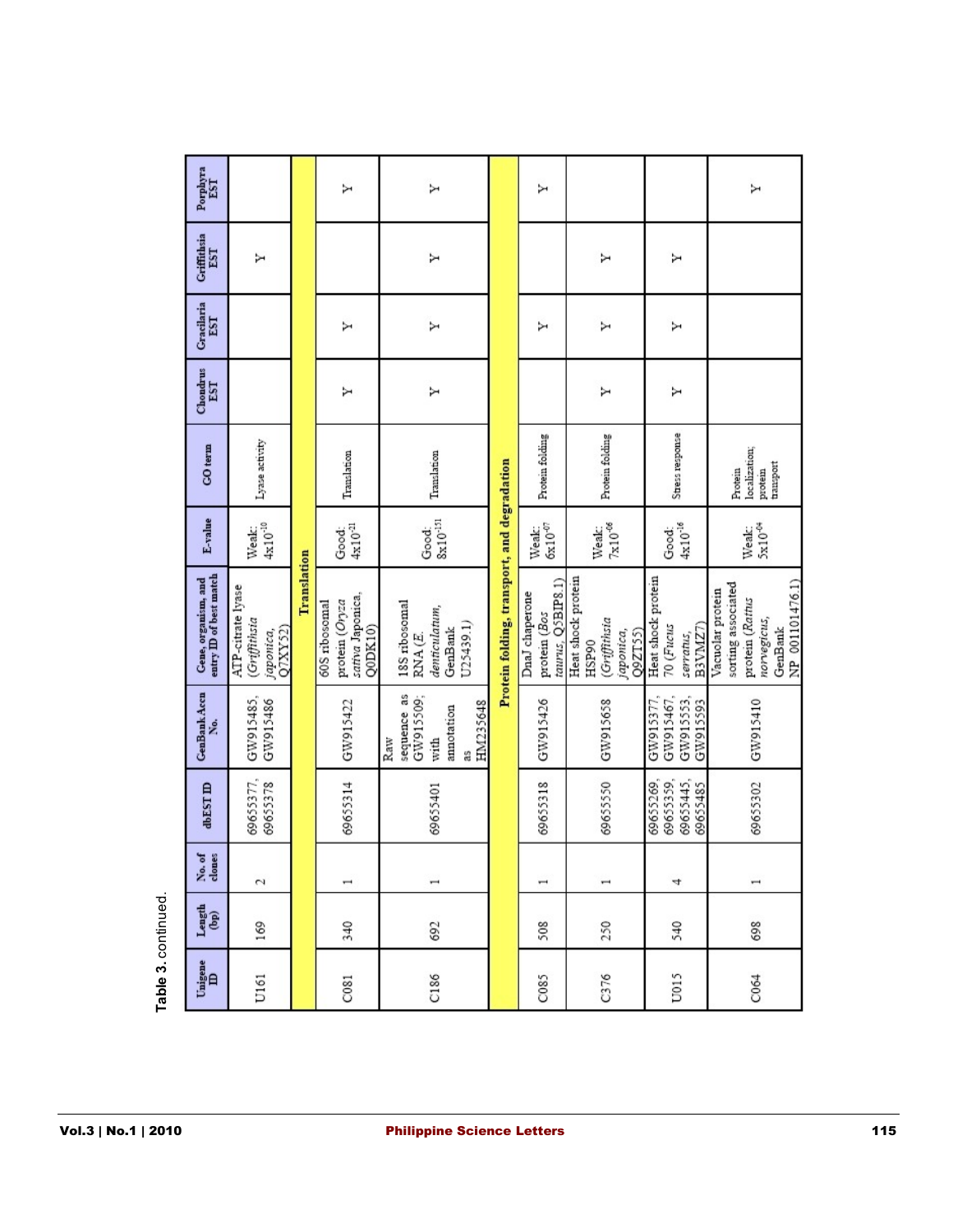|                     | Gracilaria<br>EST                                                     | Y                                                                         | Σ                                                                                           |                     | ↣                                                             |                                                                                            |                              | Y                                                         | ×                                                                         |                                         | Σ                                                                         |
|---------------------|-----------------------------------------------------------------------|---------------------------------------------------------------------------|---------------------------------------------------------------------------------------------|---------------------|---------------------------------------------------------------|--------------------------------------------------------------------------------------------|------------------------------|-----------------------------------------------------------|---------------------------------------------------------------------------|-----------------------------------------|---------------------------------------------------------------------------|
|                     | $\begin{array}{c} \text{Chondrus} \\ \text{EST} \end{array}$          | ≻                                                                         | ≻                                                                                           |                     | ↣                                                             |                                                                                            |                              |                                                           | ≻                                                                         |                                         | Σ                                                                         |
|                     | $CO$ term                                                             | Proteolysis                                                               | dependent<br><b>Ubiquitin</b><br>catabolic<br>process<br>protein                            |                     | DNA binding<br>$\operatorname{motif}$                         | polymerization<br>RNA-directed<br>RNA binding<br><b>DNA</b>                                |                              | Regulation of<br>transcription<br>dependent<br>DNA-       | Regulation of<br>transcription<br>dependent<br>DNA-                       |                                         | Protein serine<br>kinase activity<br>threonine                            |
|                     | E-value                                                               | $2 \mathrm{x} 10^{47}$<br>Good:                                           | $1\times10^{-30}$<br>Good:                                                                  |                     | $3\times10^{-18}$<br>Good:                                    | $5\times10^{07}$<br>Weak:                                                                  |                              | $9\times10^{-17}$<br>Good:                                | $1\times10^{-04}$<br>Weak:                                                |                                         | $1\times10^{-32}$<br>Good:                                                |
|                     | Gene, organism, and<br>entry ID of best match                         | Sonic hedgehog<br>Griffithsia<br>Q7XZ18)<br>japonica,<br>protein          | sativa Japonica,<br>enzyme family<br>protein (Oryza<br>conjugating<br>Q2QLM1)<br>Ubiquitin- | DNA and RNA binding | Zinc finger protein<br>quinquefasciatus,<br>B0WC55)<br>(Culex | (Ectropia obliqua,<br>transcriptase-like<br>protein fragment<br><b>B1PN78</b> )<br>Reverse | <b>Transcription factors</b> | Transcription factor<br>IWS1 (Ustilago<br>maydis, Q4P7X6) | Triticum aestivum,<br>transcription factor<br>Histone-specific<br>P23922) | Signal transduction and protein binding | SNF1 family protein<br>kinase (Arabidopsis<br>maliana, Q9ZRA0)            |
|                     | GenBank Accn<br>ž.                                                    | GW915439,<br>GW915440,<br>GW915443,<br>GW915442,<br>GW915434<br>GW915493  | GW915520,<br>GW915537,<br>GW915419,<br>GW915515,<br>GW915370<br>GW915577                    |                     | GW915376,<br>GW915668                                         | GW915372                                                                                   |                              | GW915389                                                  | GW915518                                                                  |                                         | GW915517,<br>GW915522,<br>GW915544,<br>GW915567,<br>S01516/N2<br>GW915574 |
|                     | <b>dbEST</b>                                                          | 69655335,<br>69655326,<br>69655331,<br>69655332,<br>69655334,<br>69655385 | 69655407,<br>69655429,<br>69655311,<br>69655412,<br>69655262,<br>69655469                   |                     | 69655268,<br>69655560                                         | 69655264                                                                                   |                              | 69655281                                                  | 69655410                                                                  |                                         | 69655414,<br>69655436,<br>69655459,<br>69655409<br>69655300<br>69655466   |
|                     | No. of<br>clones                                                      | 6                                                                         | $\circ$                                                                                     |                     | 2                                                             | $\overline{\phantom{a}}$                                                                   |                              | $\overline{\phantom{a}}$                                  | $\overline{ }$                                                            |                                         | 6                                                                         |
| Table 3. continued. | $L$ ength $(b$ p)                                                     | 508                                                                       | 700                                                                                         |                     | 596                                                           | 672                                                                                        |                              | 698                                                       | 369                                                                       |                                         | 701                                                                       |
|                     | $\begin{array}{c} \mathbf{U}\mathbf{nigene}\\ \mathbf{D} \end{array}$ | U096                                                                      | U003                                                                                        |                     | U014                                                          | C007                                                                                       |                              | C033                                                      | C198                                                                      |                                         | U059                                                                      |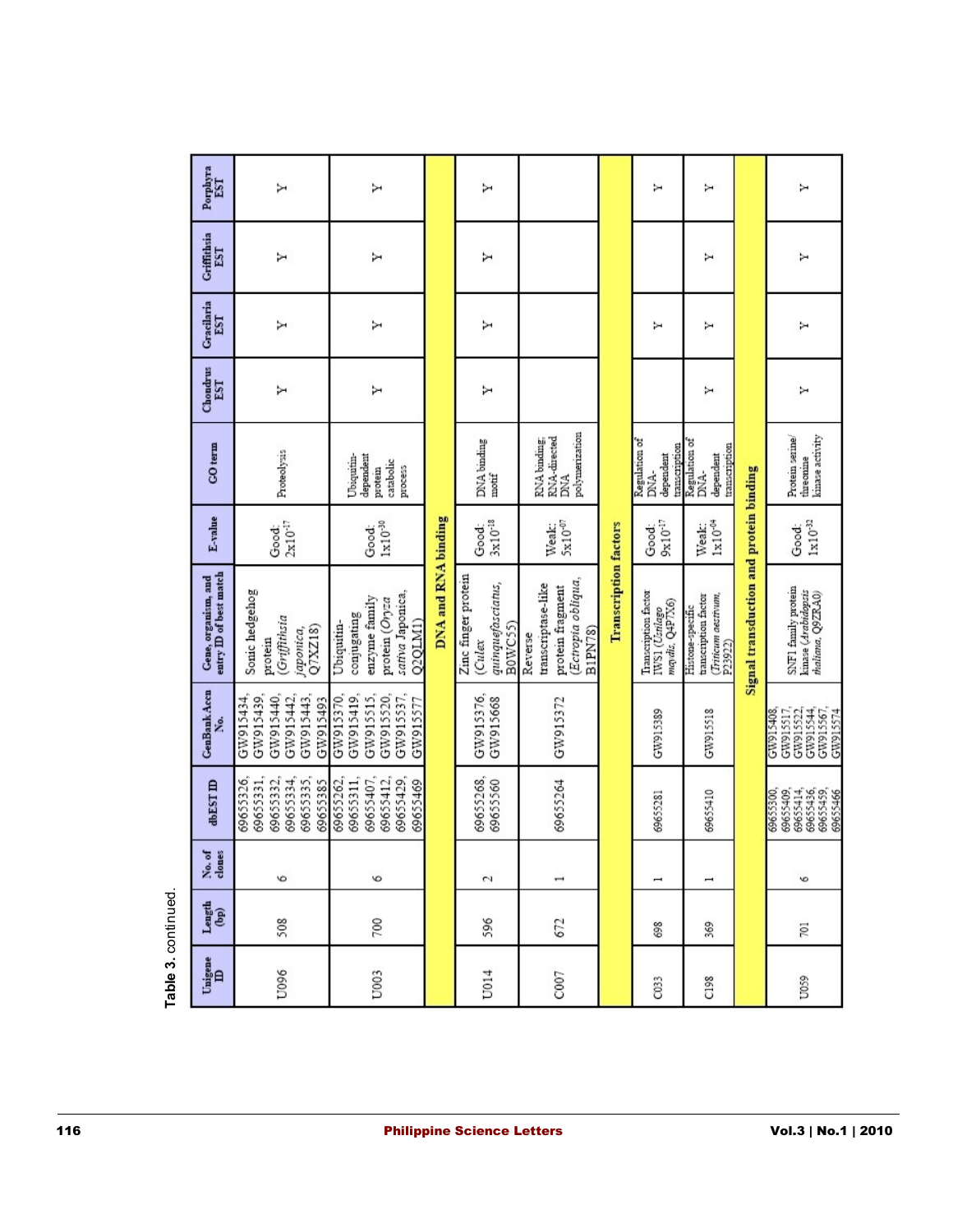| Porphyra<br>EST<br><b>Criffithsia</b><br>EST   |                                                                 |                |                                                                                 |                                                                                              |                      |                                                                                                        |                                                     |                                                                                                                 |                                                                            |                                                                     |                                                                    |                                                                           |
|------------------------------------------------|-----------------------------------------------------------------|----------------|---------------------------------------------------------------------------------|----------------------------------------------------------------------------------------------|----------------------|--------------------------------------------------------------------------------------------------------|-----------------------------------------------------|-----------------------------------------------------------------------------------------------------------------|----------------------------------------------------------------------------|---------------------------------------------------------------------|--------------------------------------------------------------------|---------------------------------------------------------------------------|
|                                                |                                                                 |                |                                                                                 |                                                                                              |                      |                                                                                                        |                                                     |                                                                                                                 |                                                                            |                                                                     |                                                                    |                                                                           |
| Gracilaria<br>EST                              |                                                                 |                |                                                                                 |                                                                                              |                      |                                                                                                        |                                                     |                                                                                                                 |                                                                            | ↣                                                                   | ↣                                                                  |                                                                           |
| Chondrus<br>EST                                |                                                                 |                |                                                                                 |                                                                                              |                      |                                                                                                        |                                                     |                                                                                                                 |                                                                            | ⊨                                                                   | ≻                                                                  |                                                                           |
| GO term                                        | binding, zinc<br>ion binding<br>Protein                         |                | Cell cycle; cell<br>organization<br>projection                                  | Apoptosis                                                                                    |                      | Chloride<br>transport                                                                                  |                                                     | Anchored to<br>extracellular<br>membrane;<br>region; cell<br>wall                                               | Lipid transport                                                            | constituent of<br>Structural<br>cell wall                           | Cell adhesion                                                      | Flagellum                                                                 |
| E-value                                        | 5x10 <sup>-5</sup><br>Weak:                                     | apoptosis      | $7 \mathrm{x} 10^{-08}$<br>Weak:                                                | $5\times10^{-20}$<br>Good:                                                                   |                      | $1\times10^{-13}$<br>Weak:                                                                             |                                                     | $6x10^{-05}$<br>Weak:                                                                                           | Weak:<br>9x10 <sup>-09</sup>                                               | $6 \times 10^{-07}$<br>Weak:                                        | $8\times10^{-05}$<br>Weak:                                         | $4 \mathrm{x} 10^\text{-16}$<br>Good:                                     |
| entry ID of best match<br>Gene, organism, and  | sp. RCC299, CIFD36)<br>protein (Micromonas<br>BRCA-1 associated | Cell cycle and | sapiens, QSTZA2)<br>Rootletin (Ciliary<br>rootlet coiled-coil<br>protein) (Homo | Transmembrane BAX<br>(Rattus norvegicus,<br>contaming protein<br>inhibitor motif-<br>P55062) | <b>Ion</b> transport | Voltage gated chloride<br>(Toxoplasma gondii<br>containing protein<br>channel domain-<br>ME49, B6KLS9) | extracellular matrix, and other structural proteins | cerevisiae, P47179)<br>anaerobic protein 4<br>Cell wall protein<br>(Saccharonyces<br>DAN4/ delayed<br>precursor | protein (Brassica<br>Cell wall-plasma<br>membrane linker<br>париs, Q39353) | emhardiii, Q9FPQ6)<br>(Chlamydomonas<br>glycoprotem<br>Proline-rich | Spondin-2 extracellular<br>matrix protein (Dario<br>rerio, B3DGW3) | reinhardtii, A8JG73)<br>Flagellar associated<br>protein<br>(Chlanydomonas |
| <b>GenBank Accu</b><br>ż.                      | GW915494,<br>GW915495                                           |                | GW915664,<br>GW915671                                                           | GW915424                                                                                     |                      | GW915632                                                                                               | Cell wall,                                          | GW915381,<br>GW915380<br>GW915384                                                                               | GW915657,<br>GW915662                                                      | GW915401                                                            | GW915501                                                           | GW915630,<br>GW915636                                                     |
| dbESTID                                        | 69655386,<br>69655387                                           |                | 6965556,<br>69655563                                                            | 69655316                                                                                     |                      | 69655524                                                                                               |                                                     | 69655273,<br>69655273,<br>69655276                                                                              | 69655549<br>69655554                                                       | 69655293                                                            | 69655393                                                           | 69655522,<br>69655528                                                     |
| No. of<br>clones                               | $\sim$                                                          |                | $\sim$                                                                          | Ţ                                                                                            |                      | $\overline{\phantom{a}}$                                                                               |                                                     | S                                                                                                               | C)                                                                         | $\rightarrow$                                                       | $\overline{\phantom{a}}$                                           | $\sim$                                                                    |
| Length $(bp)$                                  | 699                                                             |                | 695                                                                             | 55                                                                                           |                      | 631                                                                                                    |                                                     | 562                                                                                                             | 698                                                                        | 701                                                                 | S40                                                                | ¥                                                                         |
| $\overset{\text{U} \text{migene}}{\mathbf{D}}$ | U170                                                            |                | U387                                                                            | C083                                                                                         |                      | 34                                                                                                     |                                                     | U018                                                                                                            | U375                                                                       | C050                                                                | C178                                                               | U340                                                                      |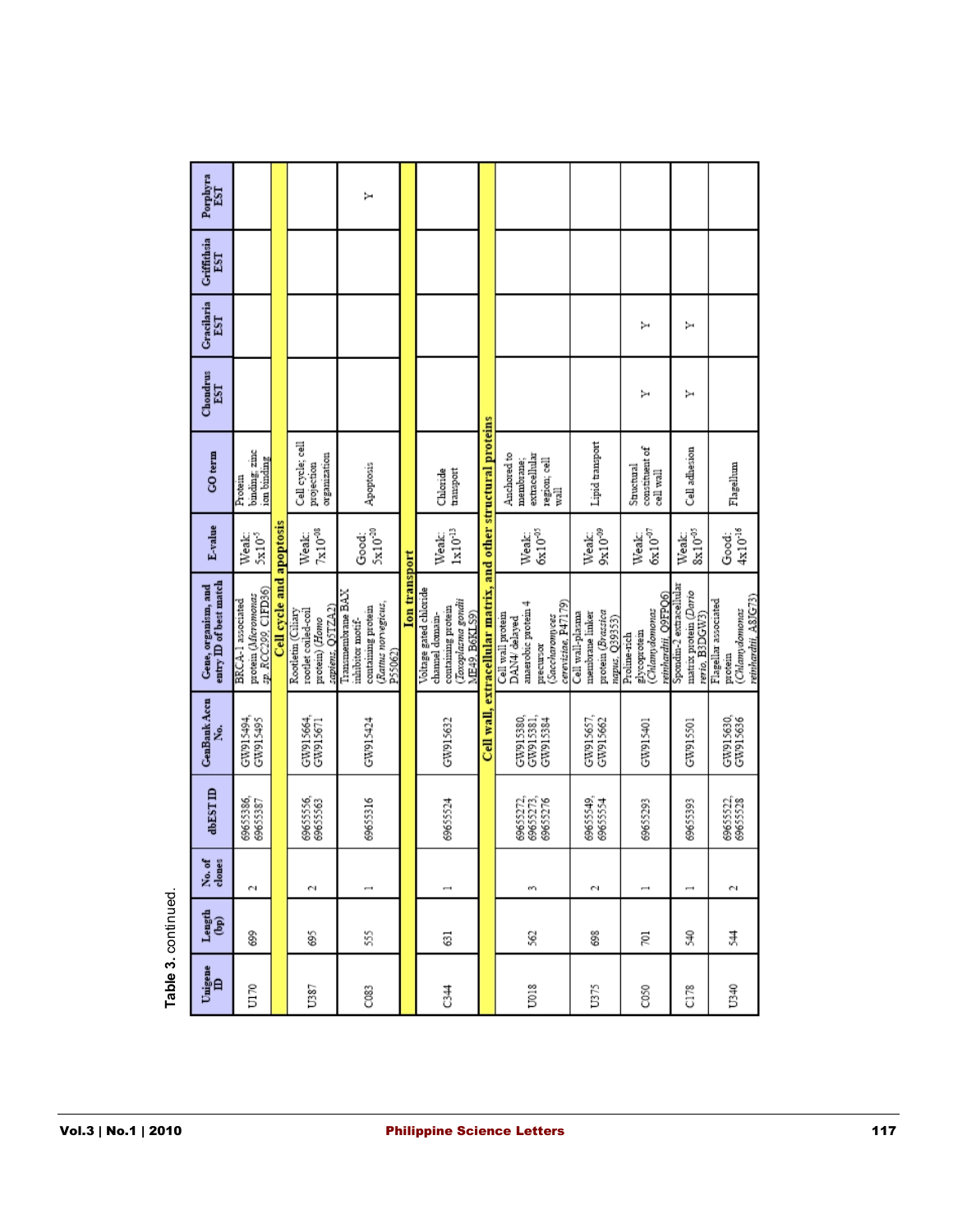regulatory proteins include sequences similar to the apoptosis inhibitor BAX inhibitor-motif-containing protein (e-value=5 x  $10^{-20}$ ), SNF family protein kinase (e-value 1x  $10^{-32}$ ), ubiquitinconjugating enzyme (e-value=51 x  $10^{-30}$ ), and a few transcription factors or possible transcription factors such as IWS1 (e-value=9  $x = 10^{-17}$  and histone-specific transcription factor (evalue= $1x10^{-4}$ ).

A number of stress-response and protein folding-related proteins were also found such as  $Hsp70$  (e-value= $4x10^{-16}$ ),  $Hsp90$ (e-value=7x10<sup>-6</sup>), DnaJ chaperone protein (e-value=6x10<sup>-7</sup>), and cell wall protein DAN4/delayed anaerobic protein 4 precursor  $(e$ -value=6x10<sup>-5</sup>).

Some genes associated with structures were also found. These include genes similar to spondin-2 extracellular matrix protein (e-value=8x10<sup>-5</sup>), rootletin (e-value=7x10<sup>-08</sup>), cell wallplasma membrane linker protein (e-value= $9x10^{-9}$ ), proline-rich glycoprotein (e-value= $6x10^{-7}$ ), and flaggelar-associated protein  $(e$ -value=4x10<sup>-16</sup>). Other sequences in the collection were similar to hemolysin-type calcium binding protein (e-value= $2x10^{-26}$ ), serpin peptidase inhibitor (e-value= $3x10^{-18}$ ), sonic hedgehog protein (e-value= $2x10^{-17}$ ), voltage-gated chloride channel domaincontaining protein (e-value= $1x10^{-13}$ ), BRCA-1 associated protein  $(e$ -value=5x10<sup>-5</sup>), and vacuolar protein sorting associated protein  $(e$ -value=5x10<sup>-4</sup>).

Most (78%) of our collection *E. denticulatum* unigenes do not have any significant similarity to known proteins. However, 15 have matches to putative or hypothetical protein sequences or to genomic DNA sequences that do not have reliable annotations. These were not included in Table 3 due to the lower quality of the annotation.

### **DISCUSSION**

Our small-scale EST library shows that new sequences can be discovered in this commercially important alga. Out of 143 unigenes, only 32 unigenes displayed similarity to known proteins. These annotated sequences cover a variety of functions, from structural to metabolic to regulatory. The translation machinery and most of the protein folding, transport, modification, and degradation genes seem to occur across the different Rhodophyta EST libraries. Other genes that occur across most, if not all of the Rhodophyta EST libraries include the glycolytic enzyme glyceraldehyde-3-phosphate dehydrogenase, peptide methionine sulfoxide reductase, the heat shock proteins HSP90 and HSP70, sonic hedgehog protein, and ubiquitin-conjugating enzyme family protein, SNF family protein kinase, histone specific transcription factor, and zinc finger protein. The finding that these genes are also found in other Rhodophyta EST libraries suggests that the pathways where these processes occur are conserved in these organisms.

The economic importance of *E. denticulatum* and many other algal species is largely due to the uses of their cell wall polysaccharides. The EST sequences that are associated with the cell wall, extracellular matrix, and the plasma membrane could provide additional understanding of cell wall biochemistry and its relation to the cell-wall polysaccharides. It is interesting to note that all of the five unigenes in this category do not have strong similarity with known sequences, and are not well-represented in the other Rhodophyta EST collections. Two of them, the sequences similar to proline-rich glycoprotein and to spondin-2, are found only in the EST libraries of the more closely related *Chondrus* and *Gracilaria* species but not in the libraries of the more distantly related *Griffithsia* and *Porphyra*. These genes are worth investigating for their possible association with the specialized cell wall biochemistries of these algae.

Other *E. denticulatum* unigenes that are common with other Rhodophyta EST libraries provide additional opportunities for studying these genes within this group of organisms. Of the 40 unigenes that show similarity to other Rhodophyta ESTs, 22 are annotated while 18 are unannotated. Three of these unannotated unigenes, C037, U024, and U108, matched to *Chondrus crispus* ESTs but not to any other EST libraries, suggesting that these unigenes may be specific to the carrageenophytes. All these unigenes represent novel sequences that are expressed in Rhodophyta, and are waiting to be matched with their function.

Of the 111 unigenes with no annotation, 15 had matches to hypothetical or putative proteins or genomic sequences. Three of these were also matched by ESTPiper to hypothetical, predicted or putative uncharacterized proteins (C087, C301, U190). The majority (93) of the unigenes show no significant matches with the other Rhodophyta EST libraries, despite the thousands of ESTs already in the database.

In summary, our small scale EST library represents the first look at the set of genes expressed in any *Eucheuma* species. Thirty-two of the 143 unigenes showed sufficient similarity to known genes to allow annotation. Of these 22 were found in at least one other EST collection from Rhodophyta species. The rest of these genes may be used as starting points for exploring genes that may be specific to *Eucheuma* and closely-related species.

Almost 80% of the unigenes, or 111 them, could not be annotated. For discovery of novel genes, this compares favorably with the novel genes discovered by the other Rhodophyta EST libraries. One of the most intriguing unannotated genes is unigene U005, which had the highest number of copies in the collection, representing 47 clones. This gene is apparently highly expressed in the *E. denticulatum* thallus, but its function cannot be deduced by similarity with known genes and may require analysis of the full gene product through cloning and gene knockouts or heterologous expression.

Furthermore, 93 or 64.6% of the library are novel genes that have not been found yet in the other Rhodophyta EST libraries. This suggests that, despite the other algal large scale libraries be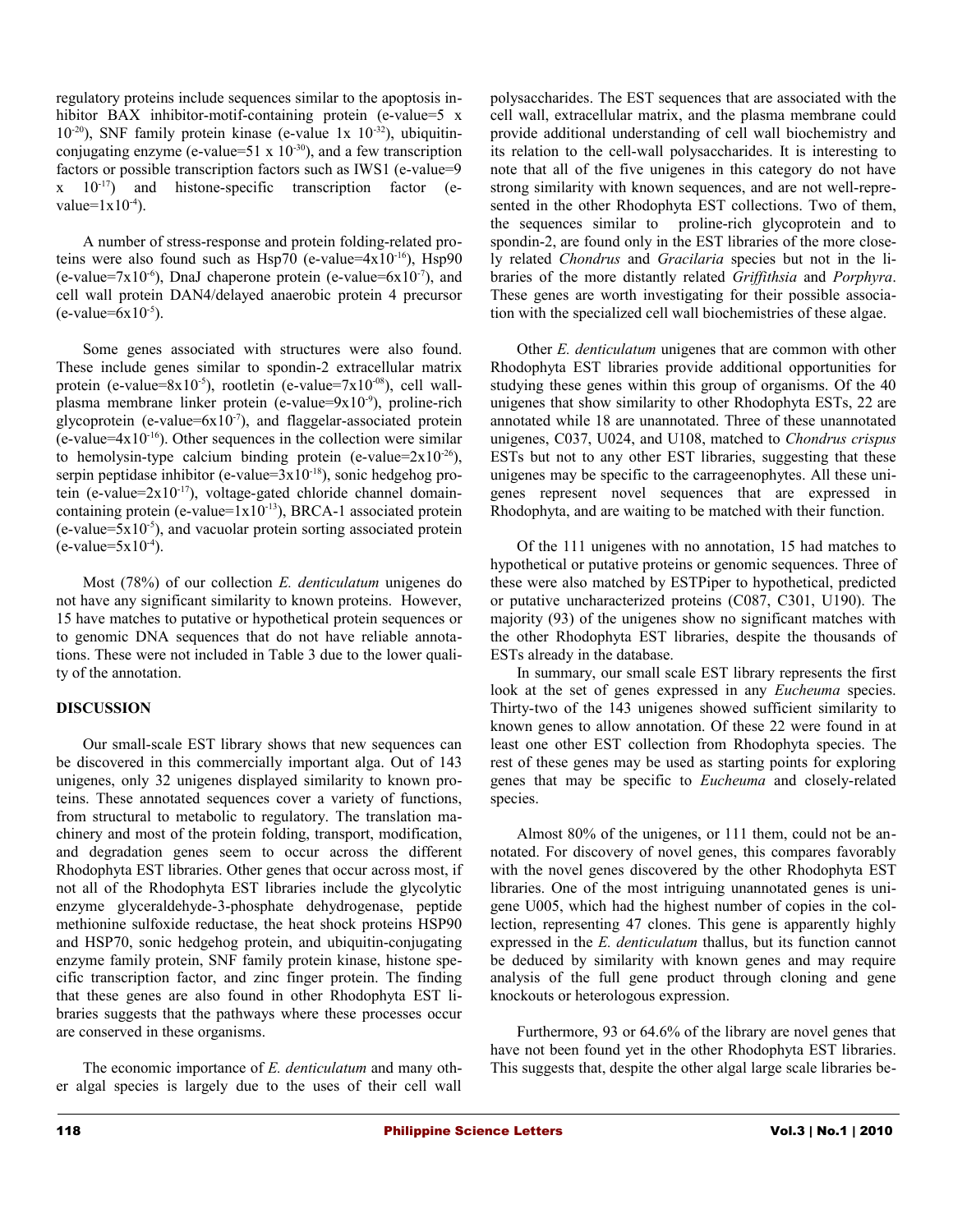ing made available by high throughput methods, many novel genes may still be uncovered by small scale EST collections.

Finally, our results represent a first and limited look at genes from *E. denticulatum*. The library was derived from the thalli of mature, farmed samples of the green variety. Other genes may be found from EST libraries generated from other developmental stages and varieties of this alga and its relatives. Expansion of this study's small scale EST data set, plus comparative expression studies, may lead to novel insights into important cellular process and details of the physiology and biochemistry of this commercially important alga.

### **ACKNOWLEDGEMENTS**

We thank Dr. David Cheng of American Gene C.T. LLC (Cranston, RI, USA) for cDNA construction. We also thank Mr. Neil Tan Gana for his assistance and the Ateneo de Manila University Biology Department for the use of Vector NTI. This work was supported by the Commission on Higher Education (CHED) and the Department of Science and Technology-Philippine Council for Advanced Science and Technology Research and Development (DOST-PCASTRD) of the Republic of the Philippines, and by Ateneo de Manila University and Silliman University.

### **CONFLICT OF INTEREST**

The authors declare no conflict of interest.

### **CONTRIBUTIONS OF INDIVIDUAL AUTHORS**

PSA performed the bench experiments and annotation analysis for the unigenes. AACBA performed some of the bioinformatics analyses to annotate the major unigenes clusters. GCZ guided the development and sequencing of the cDNA library, provided insight on algal genetics, and hosted PSA's work in his laboratory. NRLR coordinated and assisted in the bioinformatics analysis of the unigenes and edited this manuscript.

### **REFERENCES**

- Altschul SF, Madden TL, Schäffer AA, Zhang J, Zhang Z, Miller W, Lipman DJ. Gapped BLAST and PSI-BLAST: a new generation of protein database search programs. Nucleic Acids Res 1997; 25(17):3389-3402.
- Benson DA, Karsch-Mizrachi I, Lipman DJ, Ostell J, Wheeler DL. GenBank. Nucleic Acids Res 2009; 36(Database issue):D25-30. (http://www.ncbi.nlm.nih.gov/Genbank)
- Boguski MS, Lowe TM, Tolstoshev CM. dbEST--database for "expressed sequence tags". Nature Genetics 1993; 4(4): 332-333.
- Camon E, Magrane M, Barrell D, Lee V, Dimmer E, Maslen J, Binns D, Harte N. Lopez R, Apweiler R. The Gene Ontology Annotation (GOA) Database: sharing knowledge

in Uniprot with Gene Ontology. Nucleic Acids Research 2004: 32 (Database issue):D262-D266.

- Collén J, Roeder V, Rousvoal S, Collin O, Kloareg B, Boyen C. An expressed sequence tag analysis of thallus and regenerating protoplasts of *Chondrus crispus* (Gigartinales, Rhodophyceae). J Phycol 2006; 42:104-112.
- DA-AMAS (2005) Seaweeds Factsheet. Manila: Department of Agriculture-Agribusiness and Marketing Assistance Service, Republic of the Philippines. 2005; http://www.da.gov.ph/agribiz/commodityfactsheet\_seawee ds.html. Cited 11 November 2009.
- Doty MS. The production and use of Eucheuma. In: Case study of seven commercial seaweeds resources. Doty MS, Caddy JF, Santelices B. FAO Fisheries Technical Paper-T281, 1987; http://www.fao.org/docrep/x5819e/x5819e06.htm. Cited 10 November 2009.
- Fan X, Fang Y, Hu S, Wang G. Generation and analysis of 5,318 expressed sequence tags from the filamentous sporophyte of *Porphyra haitanensis* (Rhodophyta). J Phycol 2007; 43:1287-1294.
- FAO Fisheries and Agriculture Department. The State of World Fisheries and Aquaculture 2008. Rome: Food and Agricultural Organization of the United Nations.
- Fredericq, S., Freshwater, D. W. & Hommersand, M. H. Observations on the phylogenetic systematics and biogeography of the Solieriaceae (Gigartinales, Rhodophyta) inferred from *rbc*L sequences and morphological evidence. Hydrobiologia 1999; 399: 25-38.
- Gene Ontology Consortium. The Gene Ontology (GO) database and informatics resource. Nucleic Acids Research 2004: 32, Database issue:D258-D261.
- Guiry MD, Guiry GM. Algaebase. National University of Ireland, Galway. 2009; http://www.algaebase.org. Cited 23 June 2009.
- Jain E, Bairoch A, Duvaud S, Phan I, Redaschi N, Suzek BE, Martin MJ, McGarvey P, Gasteiger E. Infrastructure for the life sciences: design and implementation of the UniProt website. BMC Bioinformatics 2009; 10:136.
- Kloareg B, Quatrano RS. Structure of the cell walls of marine algae and ecophysiological functions of the matrix polysaccharides. Oceanogr Mar Biol Annu Rev 1988; 26:259-315.
- Larkin MA, Blackshields G, Brown NP, Chenna R, McGettigan PA, McWilliam H, Valentin F, Wallace IM, Wilm A, Lopez R, Thompson JD, Gibson TJ, Higgins DG.. Clustal W and Clustal X version 2.0. Bioinformatics 2007; 23:2947-2948.
- Lee H, Lee HK, An G, Lee YK. Analysis of expressed sequence tags from the red alga *Griffithsia okiensis*. J Microbiol 2007; 45(6):541-546.
- Lluisma AO, Ragan MA. Relationships among *Eucheuma denticulatum*, *Eucheuma isiforme* and *Kappaphycus alvarezii* (Gigartinales, Rhodophyta) based on nuclear ssurRNA gene sequences. J Appl Phycol 1995: 7:471-477.
- Lluisma AO, Ragan MA. Expressed sequence tags (ESTs) from the marine red alga *Gracilaria gracilis*. J Appl Phycol